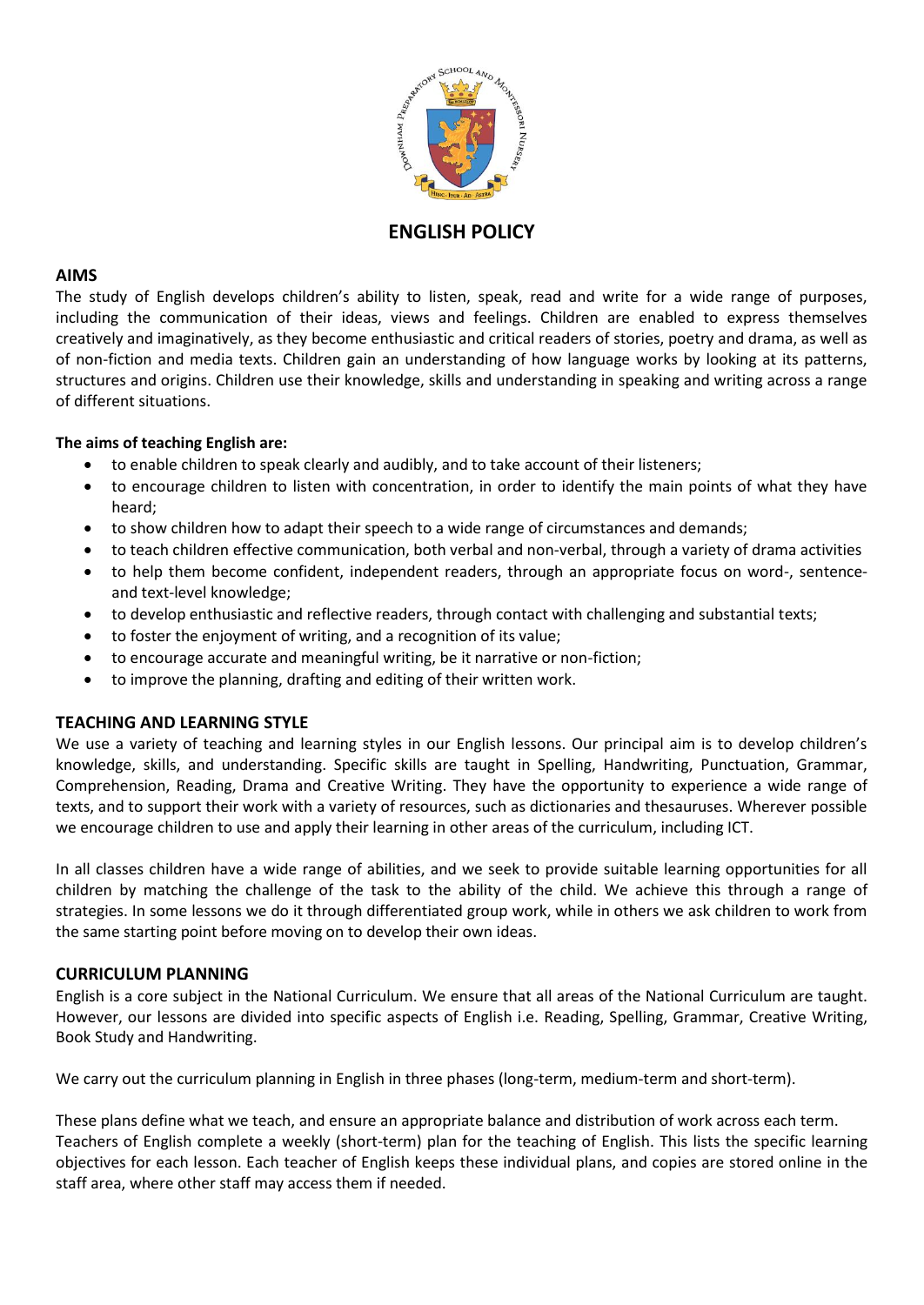## **THE FOUNDATION STAGE**

We teach English in reception classes as an integral part of the school's work. As the reception class is part of the Foundation Stage of the National Curriculum, we relate the English aspects of the children's work to the objectives set out in the Early Learning Goals, which underpin the curriculum planning for children aged three to five. We give all children the opportunity to talk and communicate in a widening range of situations, to respond to adults and to each other, to listen carefully, and to practise and extend their vocabulary and communication skills. They are taught early reading and spelling using the school's own intensive *Reading Rules* scheme, Montessori phonic resources and word boxes, Schofield and Simms phonic lessons written resources and we send home to parents, sheets from Jolly Phonics, that they share with their children at home. Many of our pupils complete the EYFS before the end of the Reception year. These pupils move on to the Year 1 curriculum, which follows the letters and sounds scheme in the National Curriculum. At the end of Reception the children are assessed to measure their progress through the phonics scheme and for reading ability.

### **CROSS-CURRICULAR LINKS**

The skills that children develop in English are linked to, and applied in, every subject of our curriculum. The children's skills in reading, writing, speaking and listening enable them to communicate and express themselves in all areas of their work at school.

## **ENGLISH AND ICT**

A range of software can be used to develop specific grammatical and spelling skills. Lessons can focus on what pupils have achieved using ICT, or ICT can provide the means of presenting their work in a different format. Diagnostic software is used for SEN pupils, e.g. for Dyslexia. We have a variety of software to help children in the areas they find difficult.

### **ASSESSMENT FOR LEARNING**

Teachers assess children's work in English in three phases. The short-term assessments that teachers make as part of every lesson help them to adjust their daily plans. They match these short-term assessments closely to the teaching objectives. Written or verbal feedback is given to help guide children's progress. Targets are set and discussed with each pupil to ensure that they understand how they can improve their work. They are also praised for the work they have done well and the progress they have made. Older children are encouraged to make judgements about how they can improve their own work.

The school has purchased a new scheme, Headstart, which is written to meet all the criteria for the current English curriculum.

At the end of each term there are assessment papers to monitor progress and attainment for the areas of the curriculum taught that term. The Summer paper tests and assesses each child's attainment against the National Curriculum, for English, for each year group.

In addition, all children are tested twice a year using Salford and Holborn for reading aloud and Young's for spelling. These tests are standardized and give an age score. Any child who scores below their chronological age is given additional help.

The teachers also use PITA (Point in Time Assessments) at the end of each term.

All these results are entered onto pupil's individual trackers.

In Year 1 all the children are screened using the Ann Arbor dyslexia test. From the results of this, we can identify any child with possible dyslexic tendencies and set them an appropriate programme of work. Any child causing concern is then tested again using Lucid Rapid, an on line screening test for dyslexia. Any child showing problems with reading is also screened for Irlen Syndrome (Scotopic Sensitivity Syndrome). If the test is positive, they are given